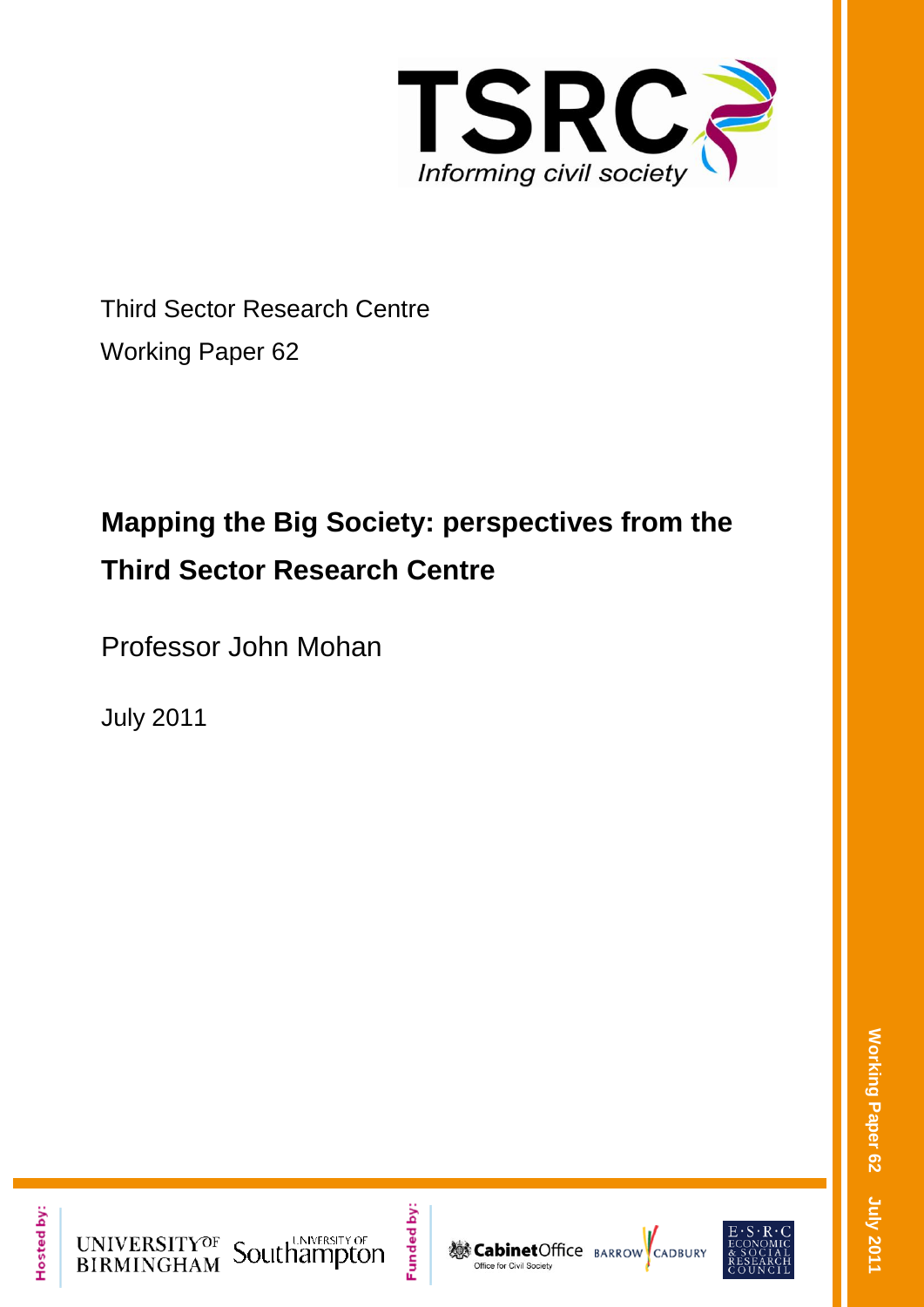## **Abstract**

Implicit in the idea of the "big society" is the view that communities will be the first port of call in responding to social needs. There are concerns that this will be much easier in some communities than others. It is part of the role of the TSRC to assemble evidence on the distribution, resources and capacities of the third sector and the purpose of this paper is to illustrate ways in which our quantitative work contributes to a better understanding of the sector"s contribution. This in turn will provide insights into the baseline from which "Big Society" policies have commenced. The paper reviews some key elements of the quantitative work we are doing and provides illustrations of the insights that we can provide. Firstly, it considers the question of the geographical distribution of third sector organisations focusing specifically on regulated organisations which say they operate at the "neighbourhood" scale. This is relevant given the strongly localist emphasis of current policies. Secondly, there is a summary of a work in progress on the idea of a "civic core": rather than focusing on headline rates of participation (e.g. in volunteering) this work attempts to quantify the relative contribution being made by different groups of the population to the total amount of effort given across three dimensions of pro-social behaviour (donation of money to charity, hours of unpaid help, and numbers of associations of which people are members). Thirdly, with an eye to current discussions about the likely effects of public expenditure reductions on the sector, there is an analysis of the exposure of third sector organisations to public funding streams. The paper concludes by considering likely developments which will impinge on our capacities to measure the Big Society.

## **Keywords**

Big Society, third sector, voluntary organisations, volunteering, uneven development, social polarisation.

#### **Acknowledgements**

I would like to acknowledge the work of various researchers in TSRC, as well as postgraduate students on whose work I have drawn here or whose advice has been of great value in developing the quantitative work programme of the Centre. These are Peter Backus, Vicki Bolton, David Clifford, Frida Geyne Rajme, Andrew McCulloch, Laura Staetsky, and Joanna Taylor. In addition, work by Julia Branson (GeoData Institute, Southampton) and Steve Barnard has been crucial to the development of our evolving database on third sector organisations. The TSRC did not start from a blank slate, of course, and I would also wish to acknowledge past and present directors of the NCVO research team, particularly Karl Wilding and Les Hems, without whose electronic archives it would have been impossible to compile our panel data on registered charities. The NCVO team have also been instrumental in the development of the classification of charities.

This paper draws on presentations to the TUC-NAVCA conference, February 2011; the European Research Network on Foundations (ERNOP) conference, Vienna, 2011; the Cumberland Lodge-TSRC conference on the Future of the Third Sector, 2011; the Social Research Association conference on "Solid Foundations or Shifting Sands: evidence of building a Big Society', 2011; and a TSRC submission to the Public Administration Select Committee inquiry, "Smaller government, Big Society?", 2011 (available at: [www.publications.parliament.uk/pa/cm201012/cmselect/cmpubadm/writev/smaller/bs102.htm\)](http://www.publications.parliament.uk/pa/cm201012/cmselect/cmpubadm/writev/smaller/bs102.htm).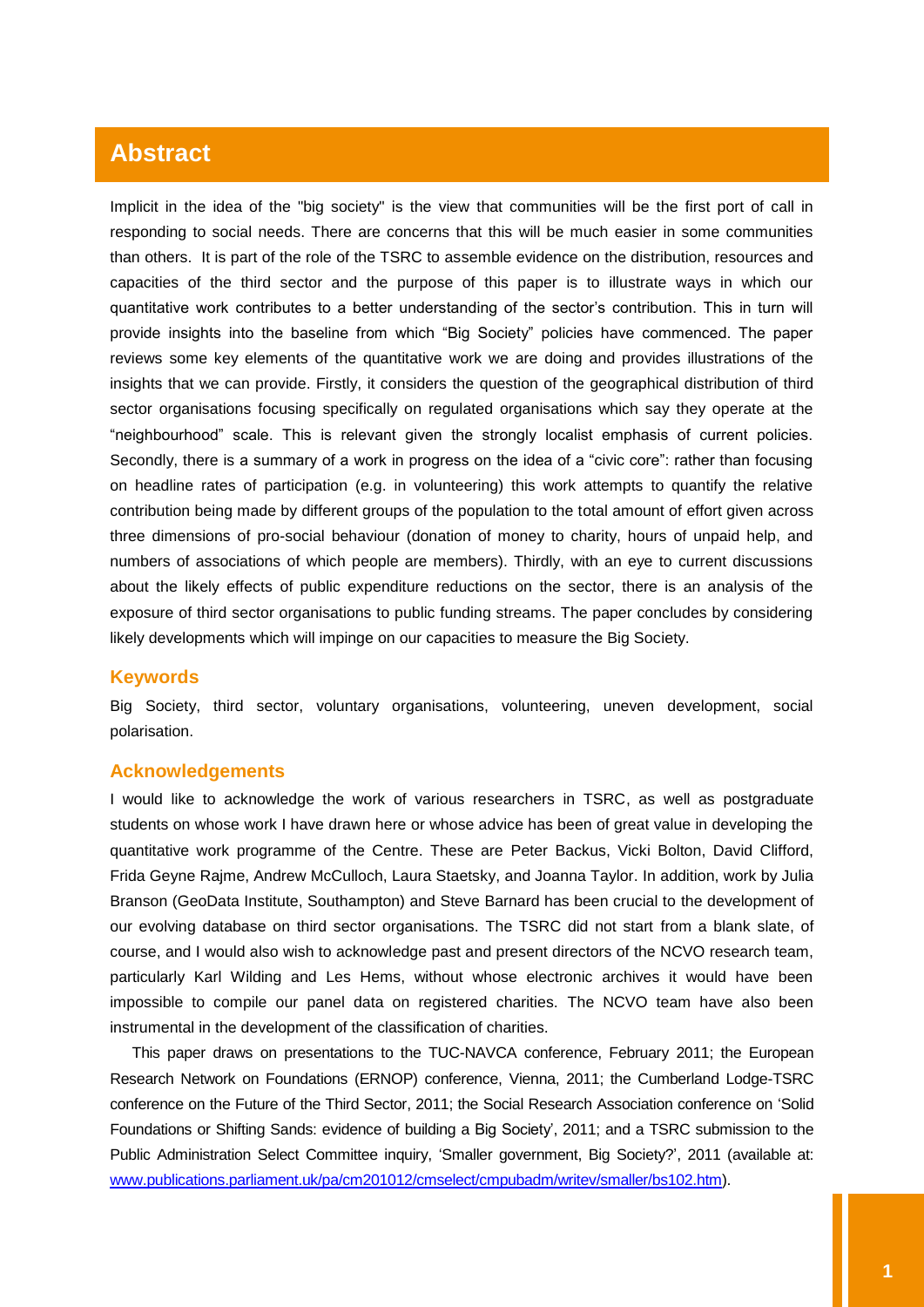## **Contents**

| Dependence on public expenditure: which organisations are exposed to potential |  |
|--------------------------------------------------------------------------------|--|
|                                                                                |  |
|                                                                                |  |
|                                                                                |  |
|                                                                                |  |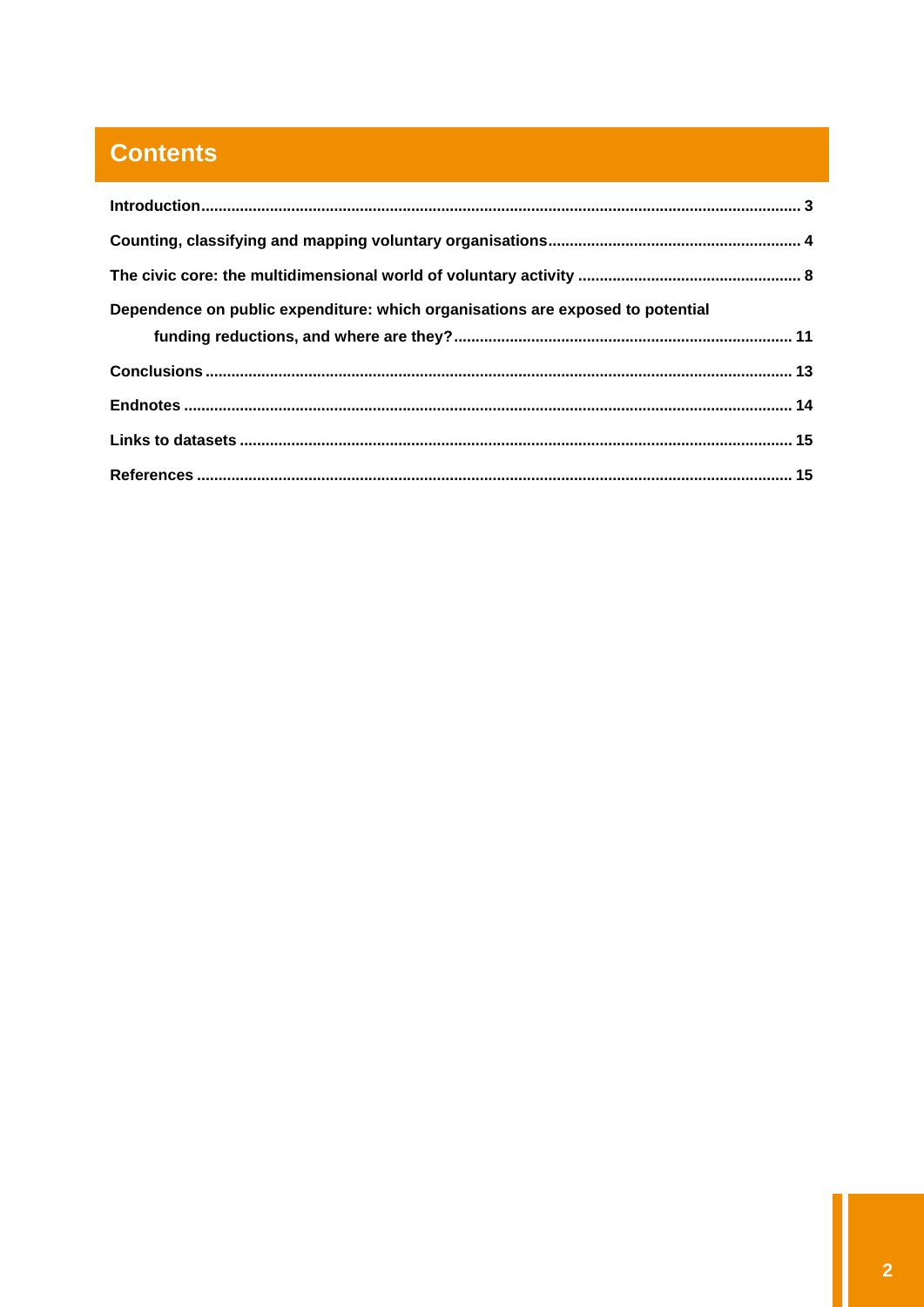## <span id="page-3-0"></span>**Introduction**

Definitions of the Big Society all agree that it implies a greater role for voluntarism and voluntary organisations. The government are clearly determined to increase levels of charitable giving and of volunteering (as evidenced by the recent White Paper (Cabinet Office, 2011) on these topics), to facilitate the expansion of non-profit organisations (e.g. by streamlining the process of registering charities, or by legislating to promote the spin-off of mutuals from the public sector or the creation of new "free schools"), and to encourage the transfer of public assets and services to the voluntary sector.

However, critics suggest that the Big Society is premised on an unrealistic vision of what voluntary action can achieve, drawn from the prosperous Home Counties, in which there exist strong networks of voluntary organisations, supported by wealthy individuals, and staffed by a prosperous, welleducated citizenry many of whom have time on their hands. This may bear little relation to the complex social challenges of disadvantaged inner-city areas or to the needs of communities blighted by structural unemployment which has lasted over a generation.

A reasonable question to ask of a research centre such as TSRC is what contribution its work can make to understanding of the scope and limitations of Big Society policies. The aim of this paper is therefore to illustrate three elements of the centre's work on the distribution of voluntary resources.

- Firstly, I consider the question of mapping the distribution of third sector organisations, and show that there are challenges to resolve about some quite basic issues as to how many third sector organisations there are, how they might be classified, and how the pattern of these organisations might be related to the social and economic characteristics of communities.
- Secondly, if the Big Society is to be built on the efforts of volunteers, what do we know about the numbers, characteristics and distribution of those who volunteer? Survey design and methodology mean that results from different surveys may be incompatible. There are also arguments about headline rates of volunteering – percentages of the population engage in voluntary activity – when it might be more sensible to look at the amount of effort contributed. I therefore briefly summarise the idea of a "civic core", a term which encapsulates the idea that some people contribute a disproportionate share of voluntary effort.
- Finally, I outline research into the extent to which voluntary organisations currently depend on public funding streams.

In the process, I also briefly describe some more general aspects of our work on each of these themes. This is not an exhaustive review of the quantitative work we are doing and fuller information is available from our website.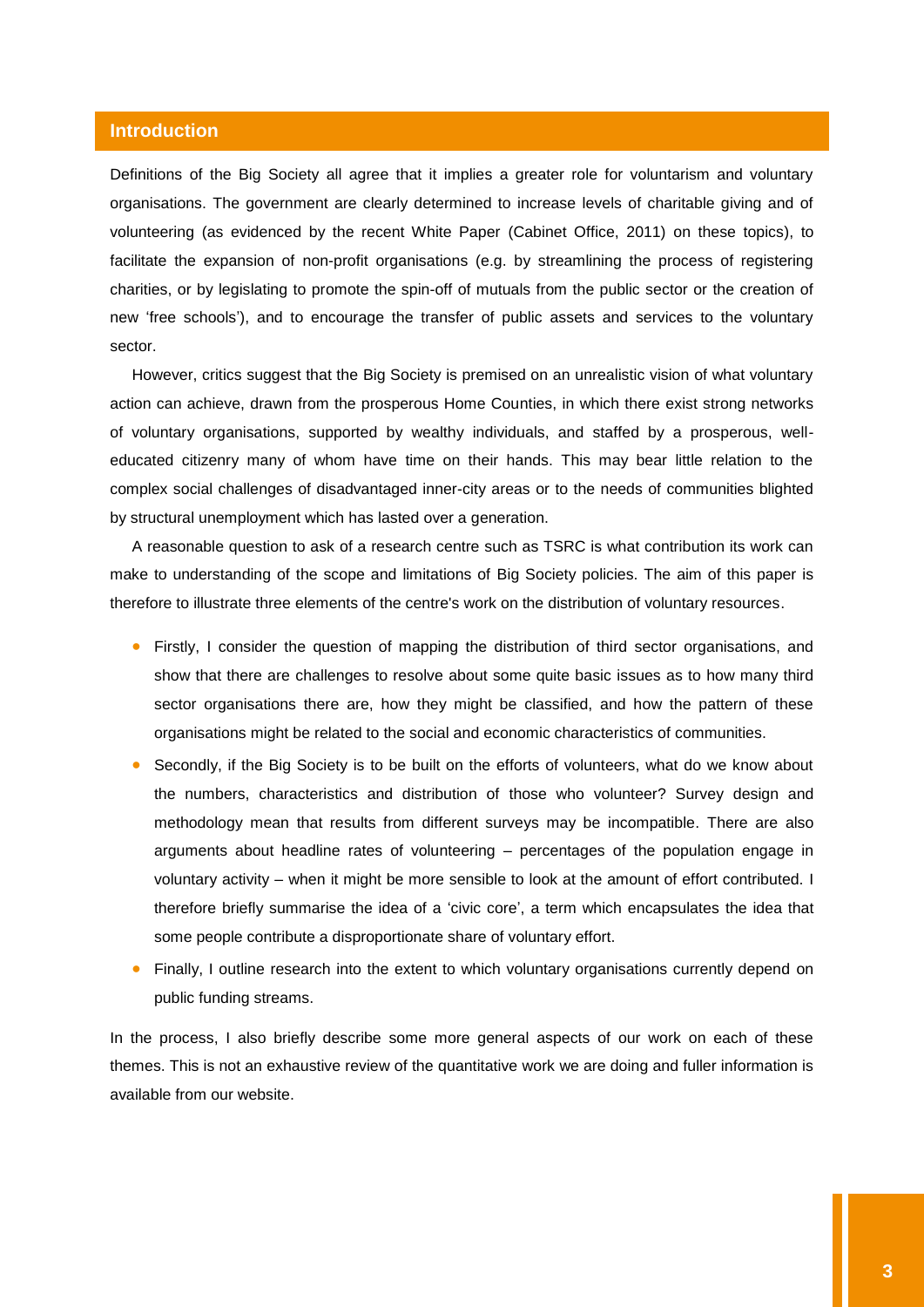#### <span id="page-4-0"></span>**Counting, classifying and mapping voluntary organisations**

Nobody can really agree what counts as part of the third sector. Commentators usually follow variants of the "structural-operational" definition propounded by Salamon and Anheier (1996): the characteristics of a voluntary organisation are that it must be organised (that is, it needs to have a degree of formality, though this does not necessarily extend to having an identifiable legal form), nonprofit distributing (and if it makes surpluses of any kind they must be reinvested rather than distributed to external shareholders); private, and independent of government; self-governing; and it should have an element of voluntarism in its operation. Note that these criteria do not include a discussion of the purpose of organisations; some non-profit organisations exist to advance private interests, such as trade associations, and others may benefit only selected groups of individuals (e.g. property management companies for leasehold blocks of flats). Arguments about the number and type of organisations in the sector are therefore common – a good example being the development of the term "general charities" by NCVO (National Council for Voluntary Organisations) and ONS (Office for National Statistics), to differentiate these entities from those charitable organisations which exist only to serve a particular group, are ultimately controlled by a government body, or which provide limited public benefits.

To the extent that we are monitoring the growth of registered third sector organisations, changes in regulations (such as financial thresholds for registration) have an effect; for example, the increase to £5000 of the threshold for registration as a charity will affect our ability to monitor the growth and characteristics of voluntary organisations. A particular challenge is that by no means all voluntary organisations take a recognisable legal form; they therefore do not appear on the lists generated by regulators, and it is extremely challenging to estimate just how many of them there are.

As a result estimates of the size of the voluntary sector vary substantially. At one end of the spectrum a very narrow definition might focus only on those charitable organisations classed as "general charities". This might limit the numbers to around 145,000 and a narrower definition, focusing only on those submitting a non-zero financial return, might bring the figure is down to 110,000 or fewer, for England and Wales; a focus on those with an income of greater than £5000 would reduce it to somewhere around 75,000. At the opposite end of the spectrum one might include every non-profit organisation and also make an estimate of the numbers of community organisations out there which do not appear on the lists generated by regulatory bodies. This might push the numbers up to between 600,000 and 900,000 – according to the New Economics Foundation's widely-quoted work on this topic (MacGillivray, Wadhams and Conaty, 2001), though other work in which we have been involved is more circumspect and arrives at figures substantially lower than those quoted by NEF (Mohan et al., 2011). So in terms of entities with at least some recognisable degree of organisation, the numbers of third sector organisations might vary by a factor of as many as nine.

Researchers need to also consider the validity and utility of attempting to estimate the numbers of these so-called "below the radar" organisations. What, exactly, are the benefits of knowing how many organisations there are in a particular community? Some consideration of the reasons for counting them – perhaps informed by sociological or political theories about the functioning of communities or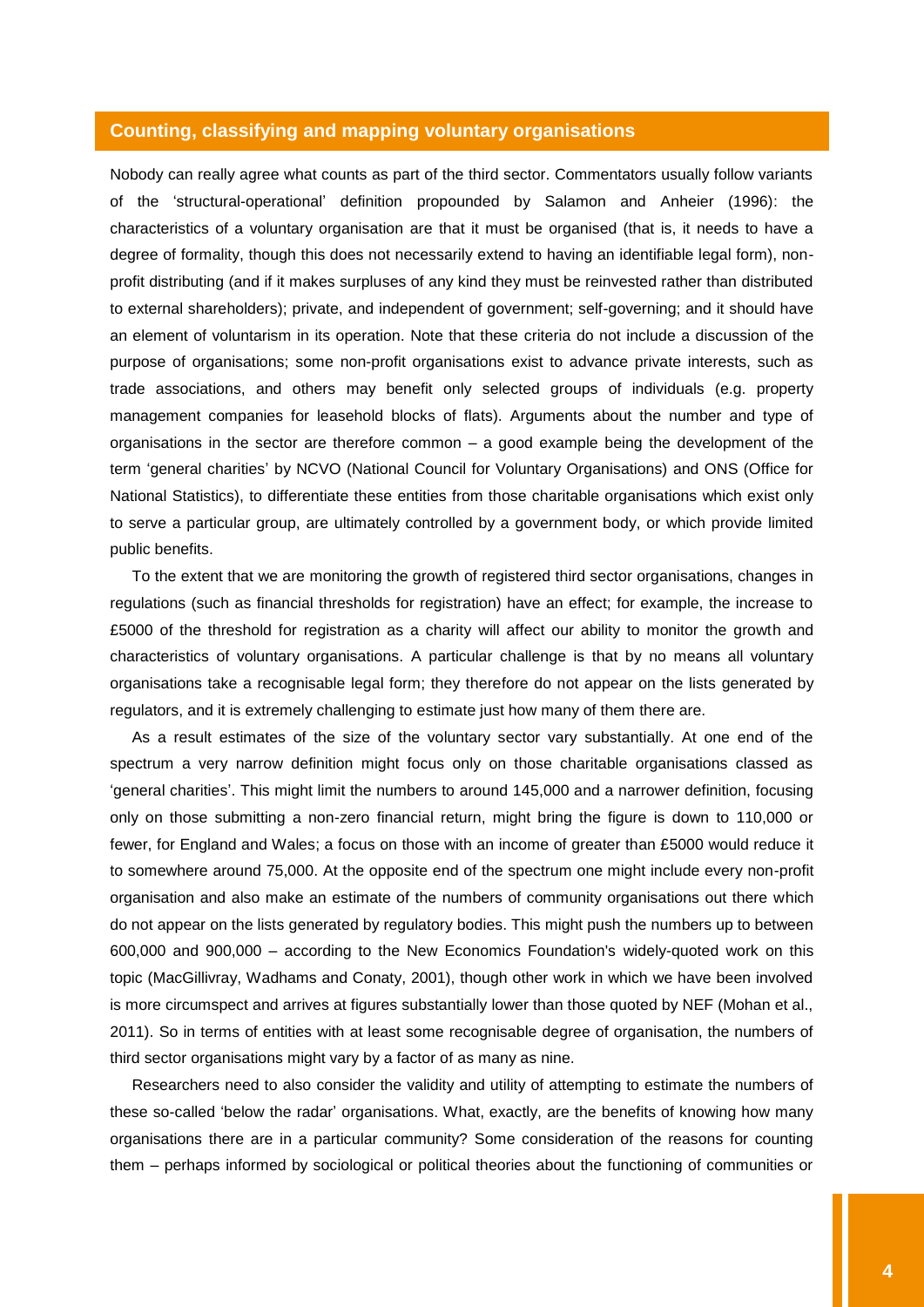political systems – might be appropriate. If we can answer that question, the next problem is that in the absence of any requirement to register with a regulatory body, information on such organisations is not collected systematically. Other research shows that the kind of sources on which one might draw for such work (e.g. listings generated by local infrastructure bodies in the voluntary sector) do not consistently record the same types of organisation from one area to another. There are also formidable challenges involved in matching that information to listings of registered third sector organisations.<sup>1</sup> Such source material reflects the priorities and resources of a diverse range of organisations. Efforts were made, as part of the work on the National Survey of Third Sector Organisations (NSTSO), to consider the compilation of such data on a national basis, but the conclusion reached was that it would be impossible. Intensive research methods, such as the "micromapping" work being done as part of TSRC"s workstream on below the radar organisations, are another way into this, and these will produce different estimates again; we will be producing guidance on the replication of such work.<sup>2</sup>

Restricting consideration to the regulated third sector, we then face the challenge of deciding which organisations we are interested in. Charities have had most attention, but much less is known about organisations taking other non-profit legal forms. Often all we have from readily-available sources is information about the legal form of an organisation, its name and in some cases its standard industrial classification (SIC) code. Using this information we have attempted to classify those organisations which have a regulated legal form such as a Company Limited by Guarantee, and Industrial and Provident Society, or a Community Interest Company. The intention is to attempt to work out which of these are of interest. As an example, the population for the NSTSO comprised around 40,000 TSOs which were not registered charities – for example, the majority of Industrial and Provident Societies were included, while the majority of Companies Limited by Guarantee were not. The decisions taken on these seem to have been based on criteria such as SIC codes and also on information derived from the titles of organisations (e.g. the exclusion of property management companies – CLGs set up to benefit a particular class of people, such as leaseholders in blocks of privately rented flats). Our work on this is ongoing, and we have also recently obtained data on subsets of the third sector population such as co-operatives, which we use to enhance our classification methods. (Geyne Rajme, Clifford and Mohan, 2011).

A further aspect of our work which may be of interest relates to the compilation of time series data for third sector organisations. Much existing work on the sector in the UK relies on cross-sectional data – statistical snapshots gathered at one point in time. This is in sharp contrast to the USA where the National Centre on Charitable Statistics (NCCS) has been in existence for many years. In England and Wales work on the computerisation of the Register of Charities only began in the late 1980s. Since then copies of the register have been made available but these take the form of snapshots of the data. We realised that compiling a panel of data on registered charities would greatly enhance our ability to develop analysis of change over time. Although the steady growth of the numbers and resources of registered charities is well-known, it is essential to be able to distinguish growth due to new entrants from organic growth of existing organisations. We have therefore devoted substantial effort to recovering old versions of the register. As a result we now have fairly complete runs of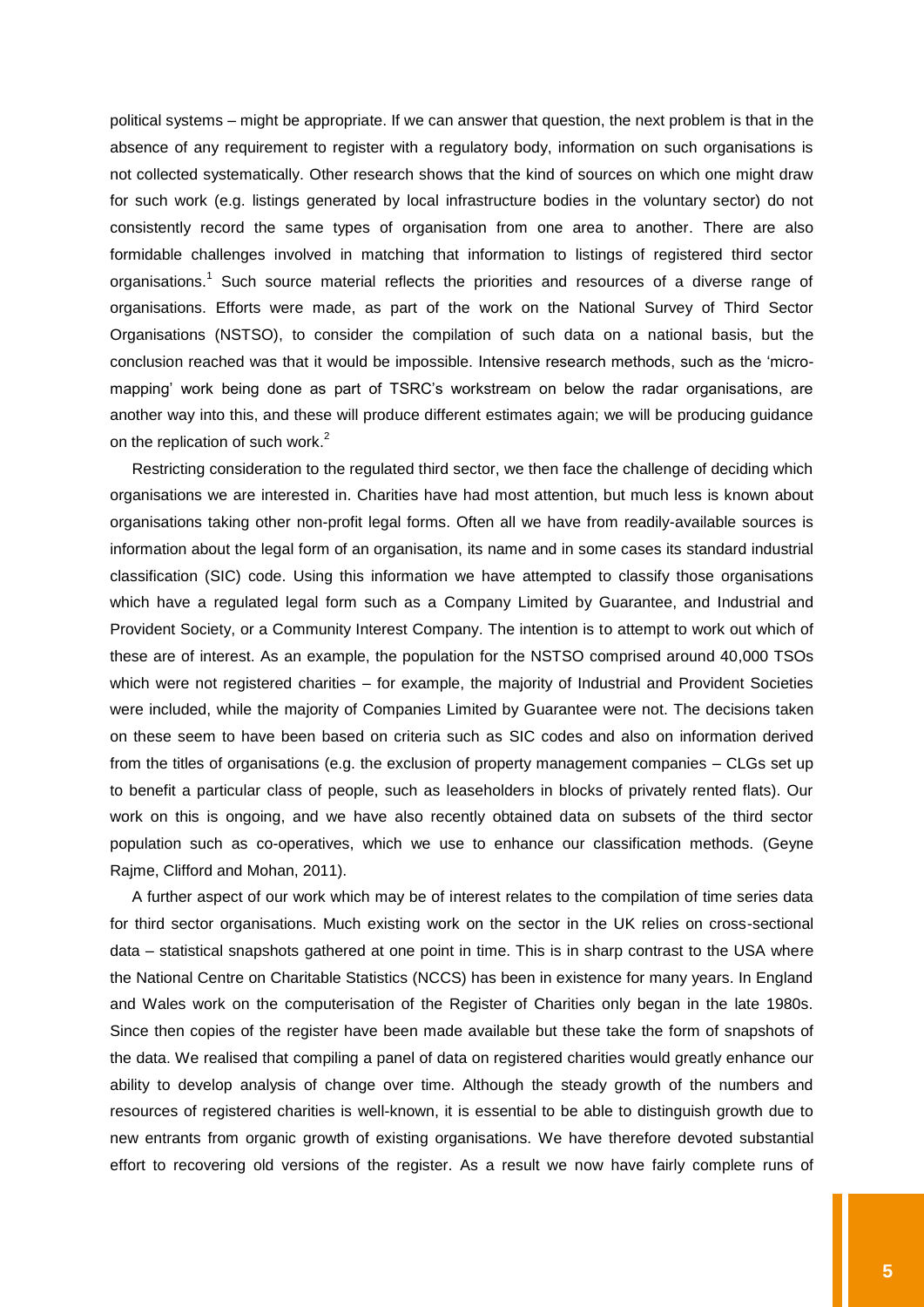statistics from 1995 onwards with some smaller datasets for 1993 and 1994. We have had to clean the data and ensure that we avoid duplication. We can now trace very considerable numbers of charities over time – around 40 000 on a more-or-less continuous basis since the mid-1990s. An example of the utility of this dataset is provided by our recent analysis of the so-called "Tescoisation" of the charitable sector – the apparent concentration of resources in large organisations possibly at the expense of small ones (Backus and Clifford, 2010; Clifford and Backus, 2010). The value of such longitudinal datasets will increase over time as more years of data are added from the Register of Charities. Without the substantial investment in TSRC – and also in the Centre for Charitable Giving and Philanthropy, which has contributed to the development of this panel dataset – this kind of work would not have been possible. We hope, in due course, to build similar research resources based on the equivalent registers in Scotland and Northern Ireland.

The distribution of third sector organisations and resources is of considerable interest to us and has featured in policy discussions. Of course it is well-known that charitable organisations are unevenly distributed and awareness was increased by Iain Duncan Smith, whose work for the Conservative party on the theme of "Broken Britain" explicitly referred to so-called "charity deserts" (Conservative Party, 2008). It is not difficult to see why maps of the distribution of charities would give rise to such a view, since for England there is a very sharp contrast in the ratio of organisations to population between a prosperous rural South and a disadvantaged post-industrial north. But this raises as many questions as it answers: the pattern of charities reflects an historical inheritance; charities may not spend money in areas in which they are registered, and there are several ways of apportioning the distribution of charitable expenditure between geographical areas; there is a distinction between spending by charities and spending of charitable resources; some flows of charitable funds, such as expenditure in universities on academic research supported by charitable trusts, do not appear in the accounts of registered charities; there are possibilities of double counting (e.g. counting grants from foundations to charities). These questions are taken up in a separate publication (Mohan, 2011a) and further work will be carried out on the distribution of the various kinds of third sector organisation. As an illustration, I briefly describe an innovative use of survey data which looks specifically at organisations which operate at the neighbourhood scale; the methodology and findings are described in Clifford (2011).

A challenge which confronts us in mapping the distribution of third sector resources is that we lack detailed information about the geographical scale at which organisations operate. The NSTSO, however, asked questions about whether respondent organisations were working at the neighbourhood, local authority, county-wide, regional, national or international scales. The great majority of organisations said that they only operated at one scale but a wide range of possible combinations was observed. Over two fifths of respondents said that they operated at the neighbourhood scale, which prompted us to analyse the characteristics and distribution of these organisations. A fine-grained analysis is possible, because we know both the local authority in which organisations are based, and the Index of Material Deprivation (IMD) (banded in successive increments of five points on the index). By cross-referencing these two pieces of information we can estimate the numbers of people who live in neighbourhoods with given characteristics (e.g. how many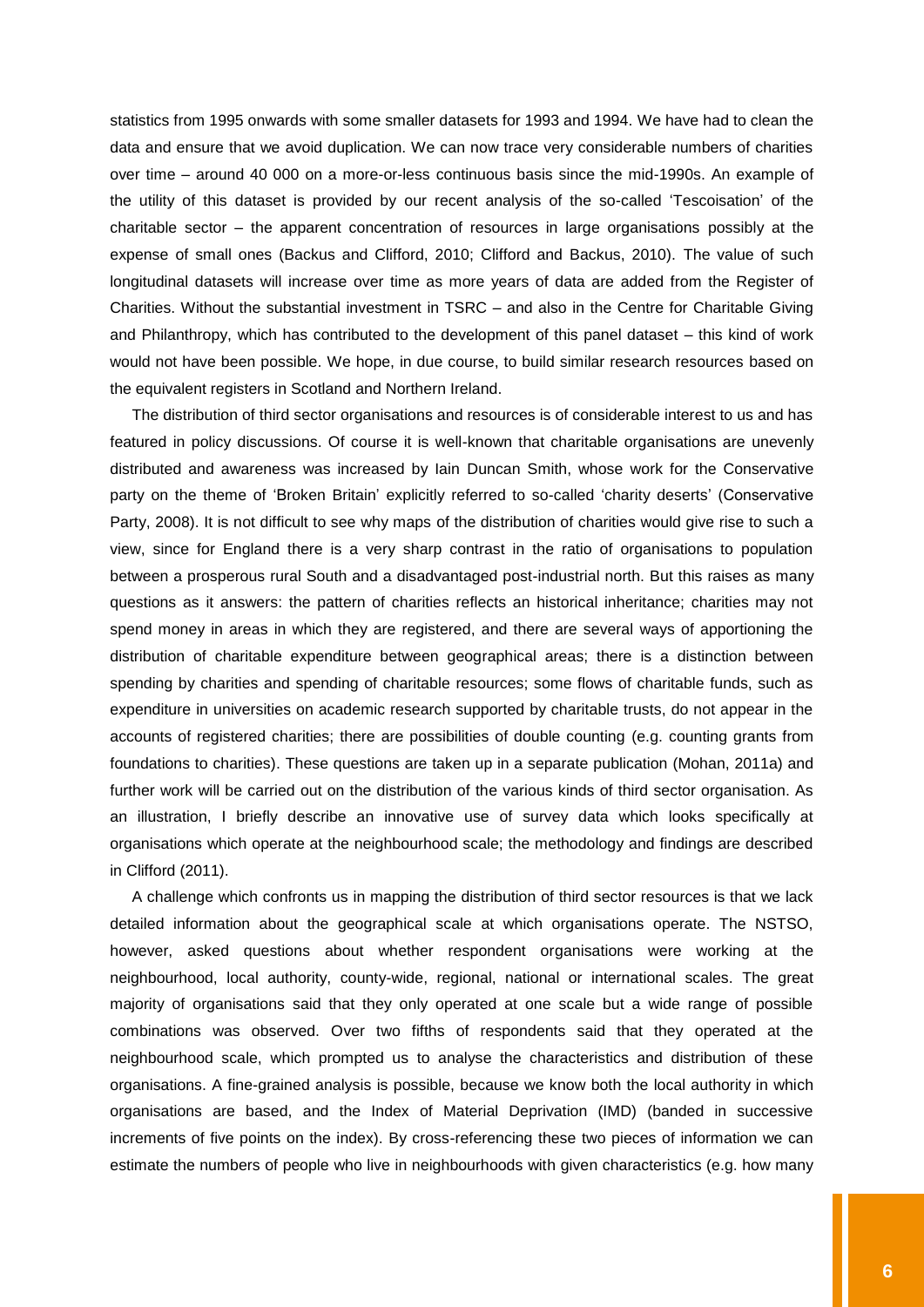people live in areas with an IMD of 5 or less – which would be among the most prosperous neighbourhoods in the country). By estimating the numbers of organisations in those areas we can then compute ratios of organisations to population.

The following graph shows some initial results. The vertical axis is standardised to a score of 1, representing the highest ratio of organisations to population. The horizontal axis is simply the IMD. Any area with a score of 45 or higher would be in the 10% most deprived communities in the country on this measure. Given the interest in the dependence of the sector on public funding, we have also presented information on whether or not organisations receive funds from the public sector. The broad picture is very clear: there are over 2.5 times as many organisations who say they work at the neighbourhood scale in the most prosperous neighbourhoods in the country compared to those in the most disadvantaged areas. For those that do not receive public funding, there is then a gradient in which the ratio of organisations to population declines as the IMD increases. In the most deprived areas there are relatively few organisations but a notable feature is that the balance between those receiving public funding and those which do not has shifted substantially. The majority of neighbourhood organisations in the most deprived areas of the country say they receive some money from the public sector (the survey question does not allow us to estimate how much they get). Interestingly, however, on a population basis, larger numbers of organisations in the most prosperous areas actually receive public funding than is the case in the most deprived areas, although the difference is not statistically significant.



**Figure 1: Local organisations – prevalence of neighbourhood organisations by level of deprivation**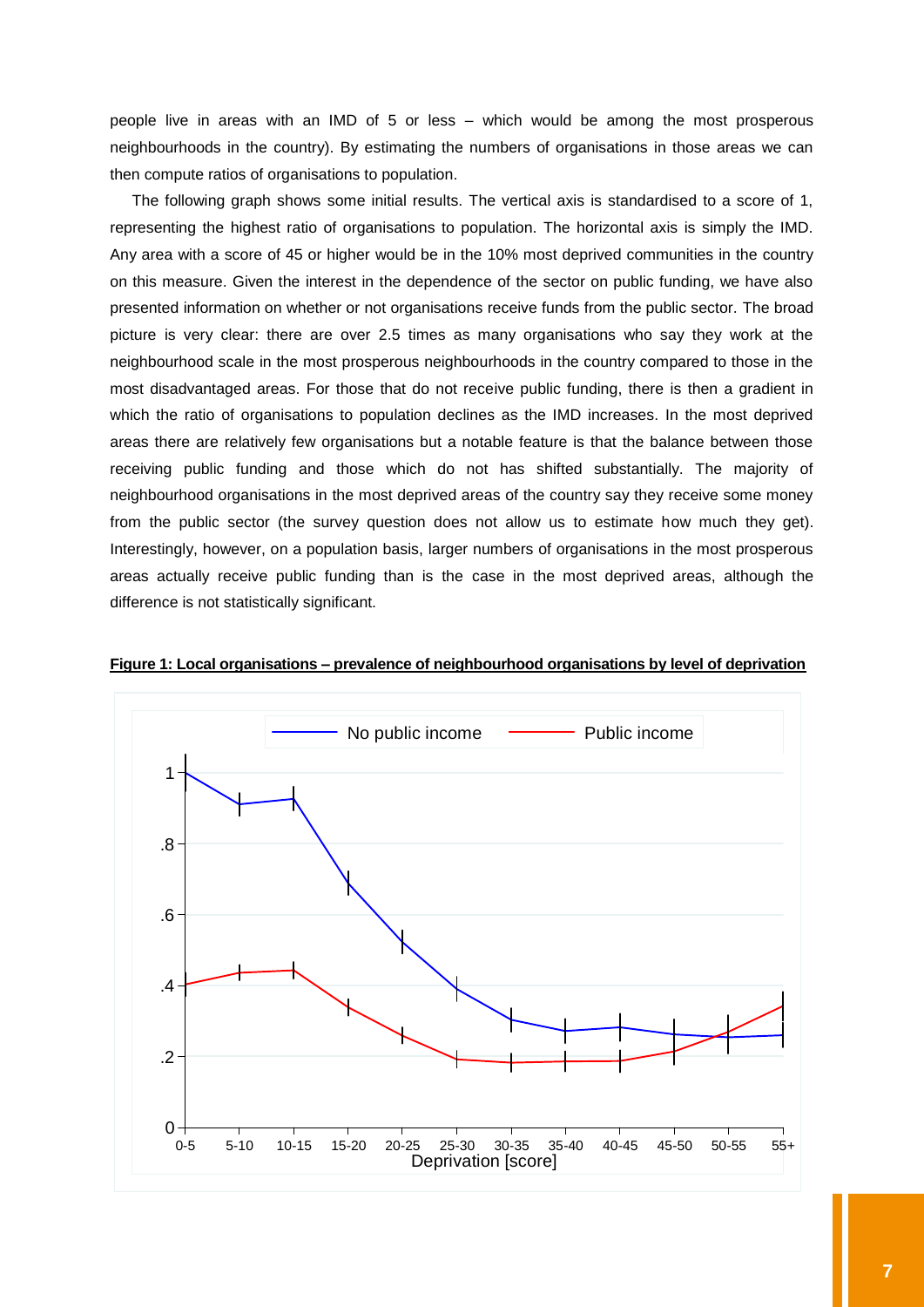In a forthcoming paper we present more details, breaking the figures down by other characteristics such as legal form, social purpose, or size of organisation (Clifford, 2011). The survey only covered regulated third sector organisations, but the findings suggest that the capacities of the third sector vary very substantially from one neighbourhood to the next: there are simply many more organisations in the most prosperous parts of the country. This is highly relevant to spatially-targeted initiatives like Communities First, which seek to support the establishment and growth of organisations in areas where they are currently lacking.

## <span id="page-8-0"></span>**The civic core: the multidimensional world of voluntary activity**

Much of the discussion about volunteering and pro-social behaviour focuses on headline figures – as is evident from the Giving White Paper with its encouragement to raise the proportion of the population volunteering or giving money to charity. But we have taken a step back from that and looked at the way we measure voluntary activity and at some apparent anomalies in the results. Methodology is destiny in this area – in other words how you define your topic will constrain the answers you get. Even apparently small differences in question wording and sequencing – whether volunteering is explored in relation to leisure activities, or whether it is investigated in relation to work; whether questions are phrased in terms of "unpaid help" or "unpaid work" – have a discernible influence on the results reported (Staetsky, 2011; McCulloch, 2011). Neither of these are wrong – it depends on the question under investigation. We have also been looking at possible anomalies in the reporting of information. Thus in the British Household Panel Survey (BHPS) there have been questions about volunteering at two-year intervals since the mid-1990s but there is an unexpected spike in the recorded rate in 2002, which we have attributed to changes in the instructions given to respondents for that year. Likewise there are problems with the National Child Development Study (NCDS), which records volunteering at the ages of 16, 23 and 50 for those born in 1958; however, there is a social gradient in responses at the age of 16 which is the reverse of that found in comparable volunteering datasets and we advise caution in using it. $3$ 

Even if we agreed on how to measure voluntary activity, a focus on the headline rate (e.g. proportions of the population who volunteer) is very partial. There are many things that people do that contribute to the functioning of households and communities and unpaid help to voluntary organisations is only one of them. It makes more sense to analyse combinations of activities – who does what sort of activities, and who does how much of them, separately and together. This is why we have looked at the idea of a 'civic core', following Reed and Selbee's (2001) Canadian study. We analyse data on unpaid help given to organisations, donations of money to charity, and participation in civic associations, and we look not just at the proportion of the population engaged in them, but at the amount of effort they contribute. There is some international comparative work on this, for Canada, but no British study to date.

The Citizenship Survey asked questions about the amounts of money people have donated to charity in the preceding four weeks, the hours of unpaid help they have given to organisations or groups, and the numbers of associations of which they are a member. On each of these dimensions we rank respondents in descending order by the amount of effort they have given, and cumulate the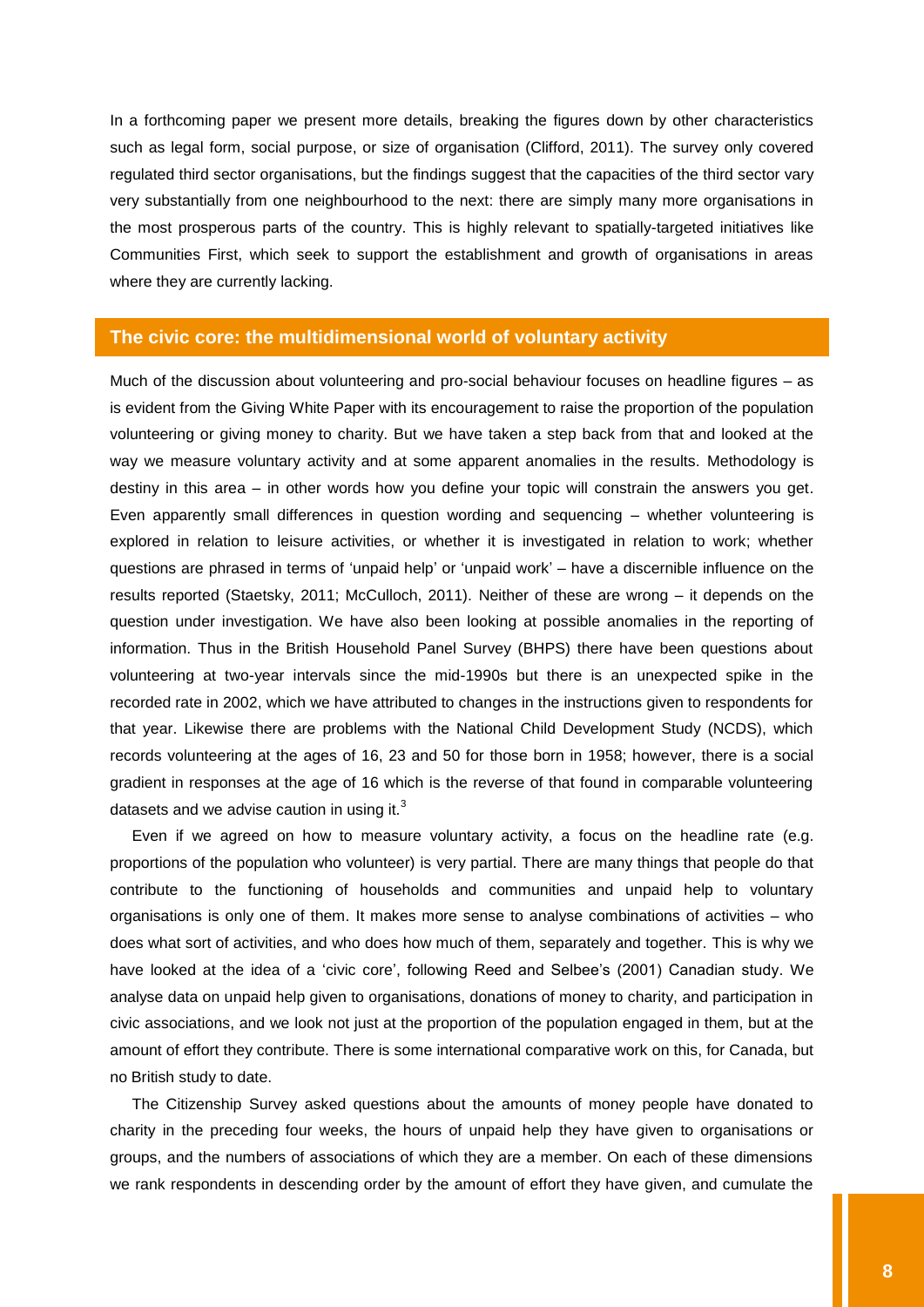total amount of effort given. We have a cut-off point for membership of the core groups which is the level at which they are part of a group which collectively contributes two thirds of the total. For example, in one wave of the Citizenship Survey, the total reported hours of voluntary effort was 66,053, from 5,317 individuals, and the threshold value that would qualify a respondent for membership of the core is just under 4 hours per week. For charitable giving it was around £30 a month. Using these figures we can analyse two things: firstly, the extent to which people are engaged in society across one or more dimensions of effort; secondly, the relative amounts contributed by different groups of the population.

The first point to note is that we do not have a major problem of complete disengagement. Reports in the survey suggest that only around 7-8% of the population give no money to charity, provide no unpaid help to organisations or groups, or do not participate in any associations. Conversely, at the other end of the spectrum, relatively small subsets of the population contribute a very substantial share of effort. Following the methods used by Reed and Selbee (2001, 765-6), I define a "primary" core, who are in the core on at least two dimensions, and a "secondary" core (core on at least one dimension). The primary core is just over 7.6% of the population, while the secondary core comprises a further 23.9% of the population. In total, this 31% of the population provides 87% of volunteer hours, 79% of charitable giving, and 72% of civic participation. These findings are broadly comparable with the respective shares reported in Reed and Selbee (2001). Effort is concentrated in the primary core; this subset of people provide 49% of volunteer hours, 40 % of charitable giving, and 22% of civic participation. In contrast the remaining 63% of the population account for 13%, 21% and 28% of unpaid help, charitable giving and civic participation.

There are some fairly consistent and expected social gradients in the characteristics of these groups. Compared to the non-core and disengaged groups, the civic core is composed of people who are more likely than their counterparts in other groups to be middle-aged, have higher education qualifications, are owner occupiers, actively practice their religion, and have lived in the same neighbourhood for at least 10 years. Some demographic groups are very heavily engaged indeed. For example over 60% of middle-aged females with higher education qualifications would be counted as part of the "civic core". Unfortunately these account for a relatively small proportion of the population, implying that increasing the rate of engagement across-the-board will be needed if there is to be a substantial growth in pro-social behaviours and in the amount of effort contributed.

Defined in this way, the groups of the population are unevenly distributed, reinforcing the theme about geographical variation in the capacity of communities. If the civic core is dominated by those who are highly educated, owner occupiers and middle-aged, we would expect such variation. Figure 2 shows the distribution of the various groups by level of deprivation. There is a strong gradient here with 14% of the main core group most likely to be found in the most prosperous 10% of localities while, conversely, only 6% of them are likely to be living in the most disadvantaged areas. The message for advocates of the "Big Society" is that this calls for careful thought about how we match needy communities with people who have the skills and time to contribute voluntary effort. Against a background of growing social segregation, that might not be straightforward.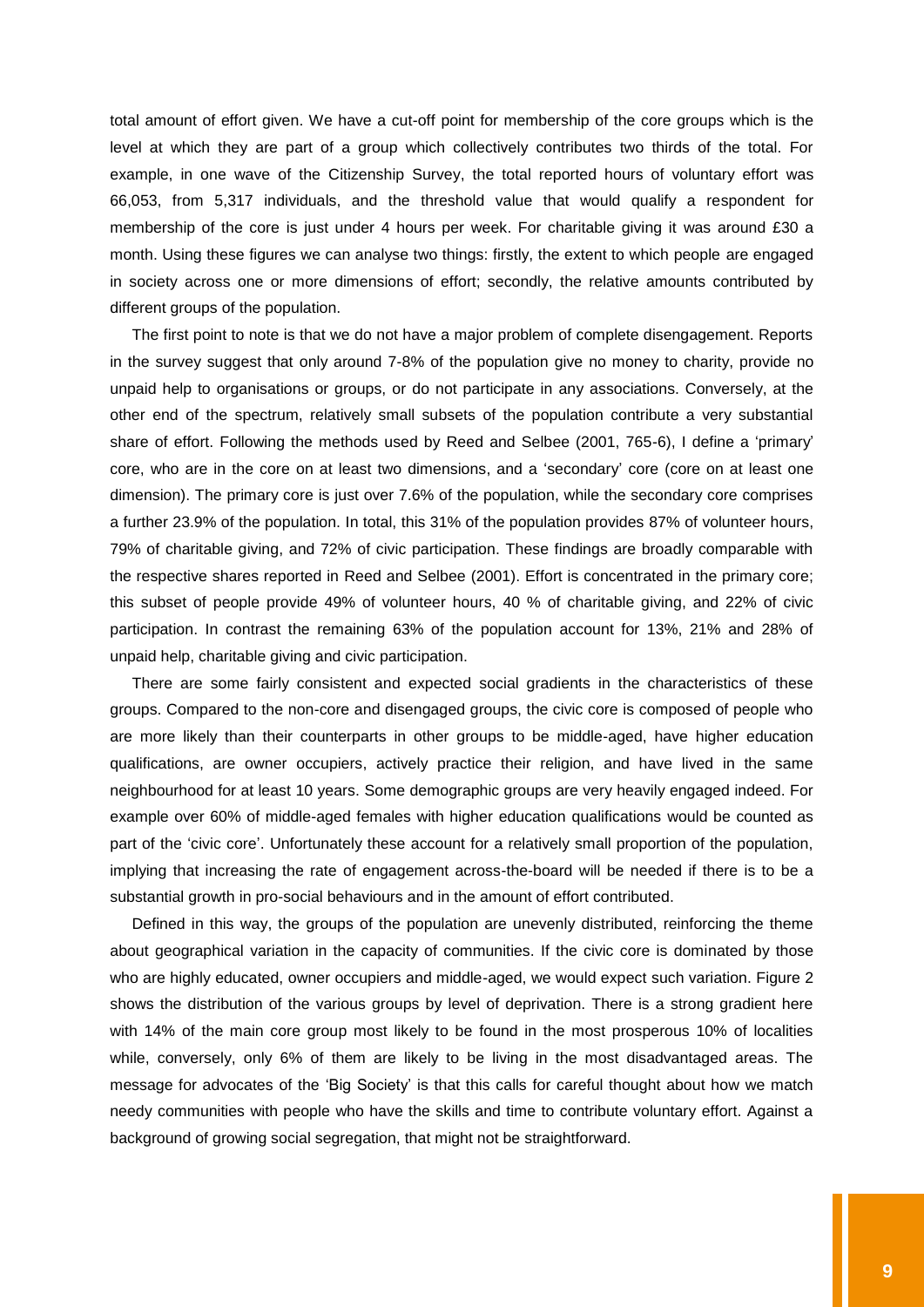

**Figure 2: The civic core – distribution of core and non-core groups by IMD**

These statistics offer one reason why we should not focus solely on headline figures for reported rates of voluntary activity. A second reason why we should not do so comes from our analyses of longitudinal datasets which have asked questions of individuals repeatedly about their voluntary activities. We have analysed seven waves of data from the BHPS. Whereas the headline rate of volunteering is around 20% (it is lower in this survey than others because it asks a very narrow question about volunteering), over time something like twice the proportion will have volunteered at least once. This confirms something which we know intuitively – namely that voluntary action is something we dip in and out of depending on personal circumstances. Clearly, this raises further questions about the level of non-engagement in the population; in a lifetime perspective, it is probably much lower than cross-sectional surveys suggest. There are also some suggestions from the BHPS of cohort reductions in the level of participation in voluntary organisations – that is, people born in later cohorts being less likely to be engaged than those born earlier. This needs further work but if confirmed, these would also have implications for Big Society policies. Other work we are developing concerns the relationship between volunteering and social capital in communities, the relationship between volunteering and the distribution of voluntary organisations, and estimates of the total amount of voluntary effort contributed by people who volunteer in the "regulated" third sector (i.e. organisations sampled in the NSTSO).<sup>4</sup>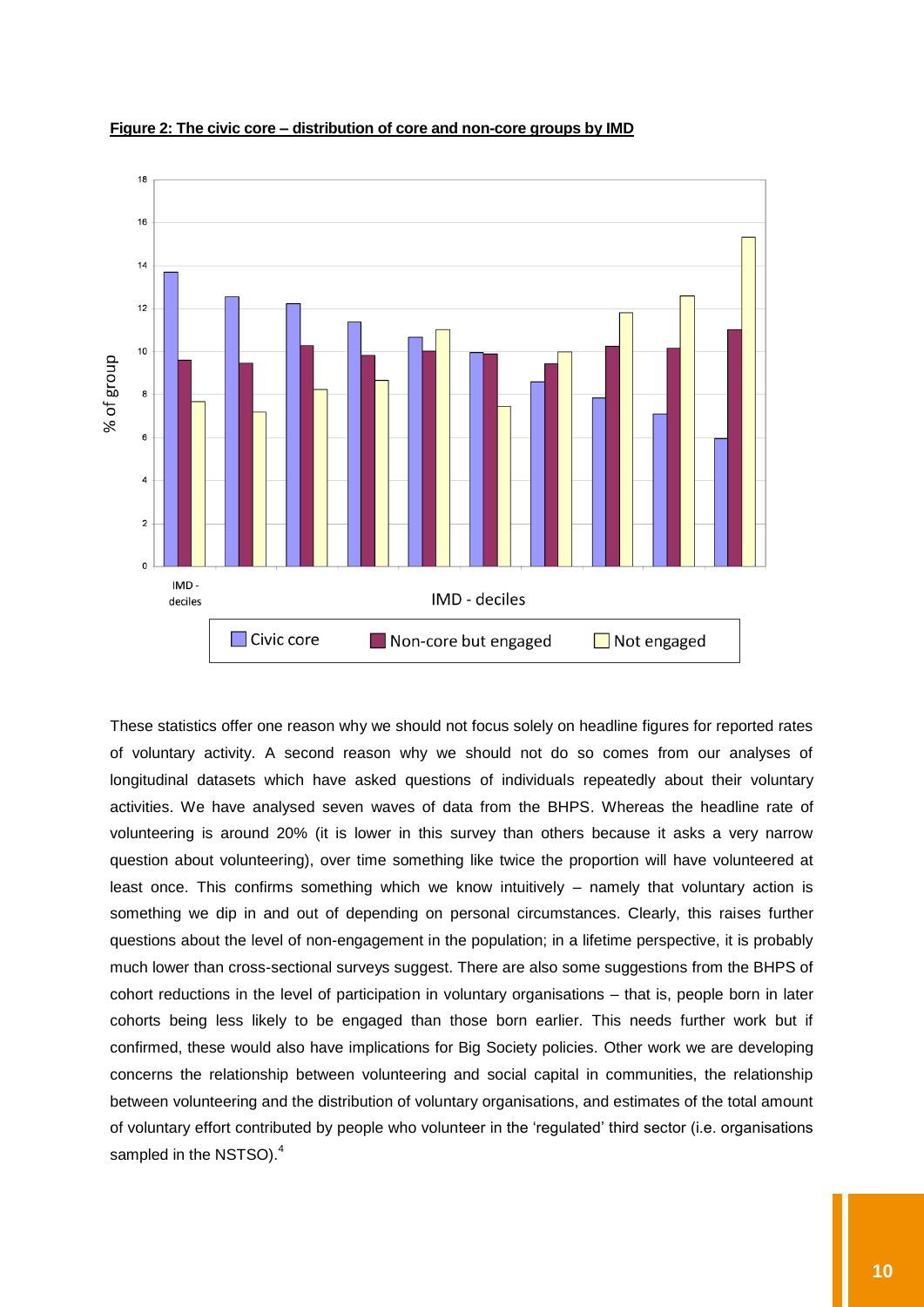In relation to current policy debates there are three issues of relevance from this work. Firstly, the "true" level of engagement in the population is likely to be higher than that revealed by cross-sectional surveys. Secondly, people have mixed portfolios of engagement depending on circumstances – so a focus on just one dimension, like volunteering, may overlook the important contributions people make in other areas of social life. Thirdly, even if there are increases in the proportion of people engaged in pro-social behaviours, these may have a limited effect on the amounts of effort contributed. Take some potential developments flagged in the White Paper such as methods to encourage people to fit volunteering into their schedules by giving what have been referred to as "slivers of time" – remote, perhaps electronically-delivered support to organisations or individuals. This might enthuse and engage some people, but by its very nature will not represent a substantial increase in volunteer input. But will people actually recognise and report this as volunteering? A challenge in monitoring voluntary activity through large-scale surveys is that differences in survey methodology and question design mean that we lack a consistent measure against which we can track changes. If the nature of voluntary activity is changing, we need to establish which trends are capturing the imagination of the public in order to be able to support them.

## <span id="page-11-0"></span>**Dependence on public expenditure: which organisations are exposed to potential funding reductions, and where are they?**

The extent of reliance of third sector organisations on public funding streams has been a source of much debate. Most analysis has focused on the headline figures of the amount of money going into the sector but much of this is concentrated in a relatively small number of organisations.

An alternative approach is to ask organisations themselves simple questions about their sources of income, rather than the amounts. This is more likely to prompt accurate recall – survey respondents are likely to be able to remember the names of the public sector organisations with which they have a relationship and categorise them accordingly, even if they are not able to recall the precise amounts of money they receive. The 2008 NSTSO adopted this approach and obtained returns from 48,000 third sector organisations including large numbers of small charities and other third sector legal forms which contained information about the range of different funding sources from which they drew, differentiated according to whether they received grants contracts. Because information is also available on numerous other characteristics of the organisations a very fine-grained analysis is possible of the relationship between organisational characteristics and area characteristics.

The headline figures from our work were that around 36% of third sector organisations said that they receive income from the public sector in some shape or form (Clifford, Geyne Rajme and Mohan, 2010). Combining the answers to another question indicated that some 14% of organisations regarded the public sector as their most important source of income. This may not objectively be their largest single source of income, but it is what respondents perceived as the most important to the success of the organisation. We found a very strong gradient between type of area – the more deprived the local authority, the more likely organisations were to be receiving public funding – and we also found interactions with other area characteristics. On the first point, a mapping of the extent to which respondents receive public funding showed a very strong contrast between large urban centres in the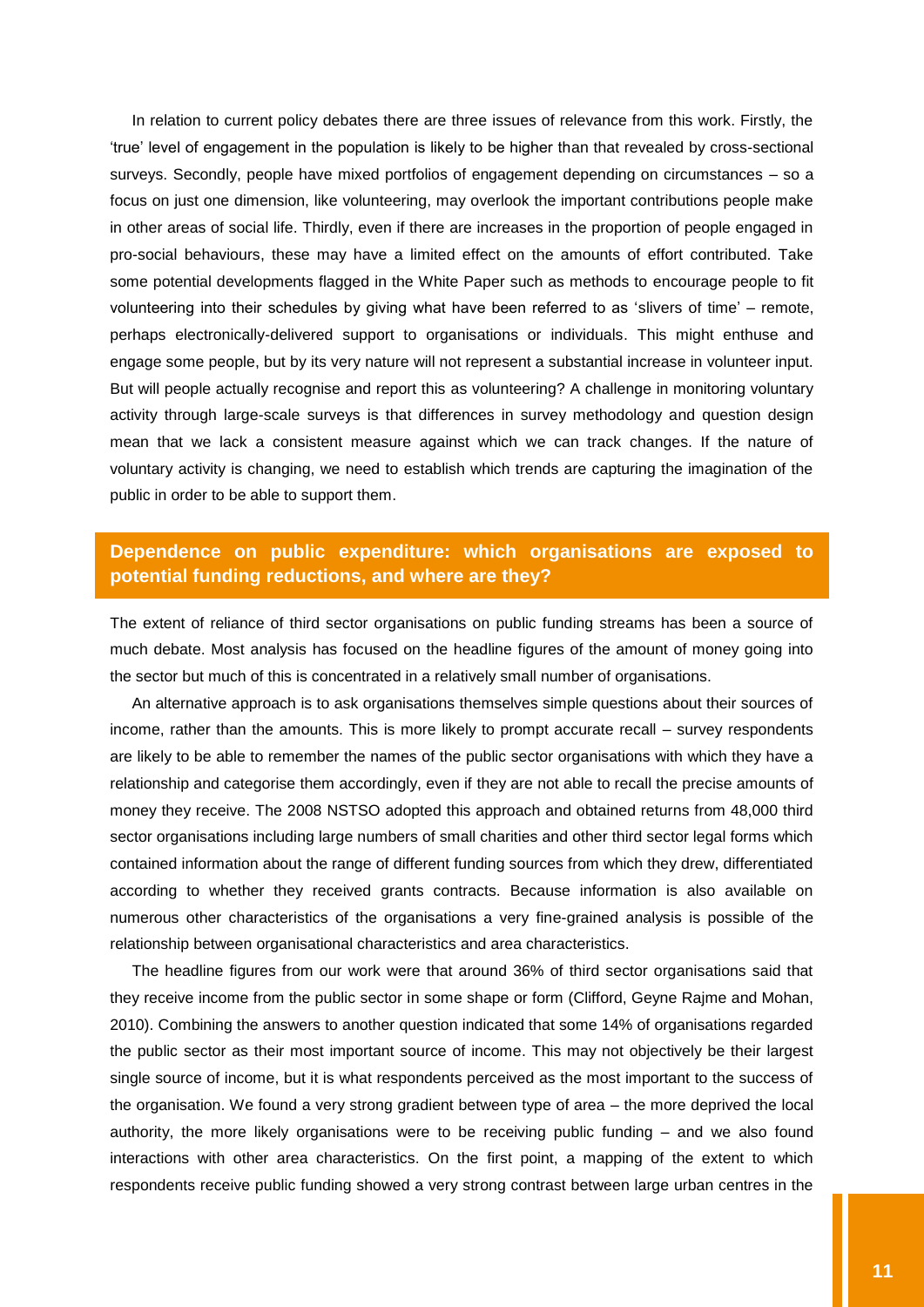north of England, plus some urban authorities in London and the south, where up to 50% of third sector organisations receive public funds, and conversely rural areas in southern England, where a much lower proportion of organisations drew on public funding. However there were also interactions with other area characteristics. Thus, for organisations classed as dealing with particular types of disadvantage (e.g. financial disadvantage) there was a particularly steep gradient in the relationship between deprivation and the likelihood of receiving public funding, in favour of the most deprived areas, but this gradient was much less evident for some other types of organisation. Figure 3 demonstrates this – as with figure 1, it shows information only for those organisations which operate at a neighbourhood scale.

## **Figure 3: Public funding – probabilities of receiving public income for organisations working at the neighbourhood level, by beneficiary group and deprivation**





These kinds of interactions are only picked out through complex statistical techniques, which are capable of simultaneously taking account of the characteristics of organisations and the communities in which they are located .

This analysis is based on survey data available for 2008 (the 2010 survey data are not yet available) so it only captures exposure to public funding whereas public interest is focussed on the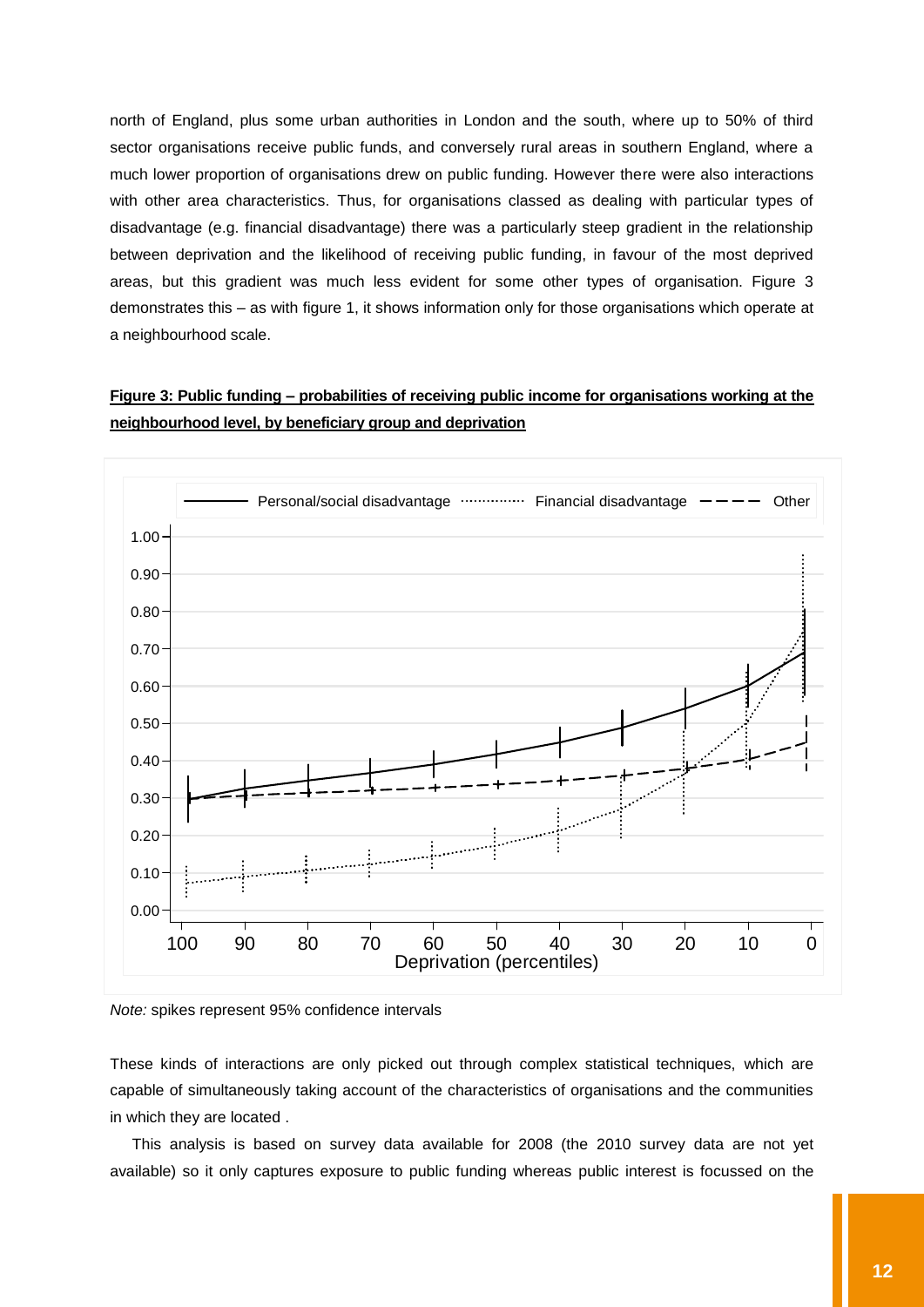effects of public spending reductions now. We have not attempted to gather information on those reductions systematically through quantitative surveys – we do not have the resources to mount these and in any case are sceptical about the quality of many open-access reports of such difficulties. In the long term, our panel data on third sector organisations will give us answers which have a more robust evidence base from which to judge the effects of economic change or public funding reductions.

The particular value of this survey may, ironically, lie less in the extent to which it fulfilled its original purpose (gathering information on the extent to which statutory authorities provided a supportive environment for the third sector), since it is highly likely that the response rates and the actual responses are conditioned as much by characteristics of organisations as by the characteristics of places. This needs further work, but we would urge caution in any attempt to use this survey as some sort of 'barometer' of enthusiasm for, or of the environment for, the 'Big Society'. Nevertheless, this survey provides very fine-grained information on where organisations work, what they do, the mix of funding they receive, and the numbers of and balance between volunteers and paid staff (for example see Geyne-Rajme and Mohan, 2011).

## <span id="page-13-0"></span>**Conclusions**

The purpose of this paper was to give a flavour of the work going on in TSRC to enhance our understanding of the resources and capacities of the sector. A strong and consistent theme running through the evidence is that of the uneven distribution of resources between communities, which seem most likely to be explicable in terms of the underlying social and economic characteristics of places rather than variations in individual dispositions between places. The extent to which such disparities widen or narrow over time will be an important focus for research.

This will raise challenges in terms of the available data. It is unlikely that detailed local authority level measures will be available, much less anything below that geographical scale. There have been surveys of volunteering for local authorities, such as the Place Surveys, but notwithstanding their enthusiastic use by some analysts (e.g. Keohane et al., 2011) these surveys had weaknesses and have now been dropped anyway. With the cessation of key resources such as the Citizenship Survey, it remains to be seen what plans the government has to monitor the extent of engagement in volunteering and charitable giving.

There are nevertheless a range of potentially useful developments. TSRC"s emphasis on and commitment to longitudinal data sources will mean that we will develop, at any rate for charities, a database that will continue to grow as we add new data from the Register of Charities. There will remain a need to obtain representative data on the relative scale of different income sources. In response, we have therefore established (in conjunction with NCVO) a data entry operation to capture information on a subset of around 10,000 charities stratified by region and size, which we intend to use as the basis for a panel dataset. With co-operation from the Charity Commission we are also gathering information from the accounts of a subset of very small registered charities.

Outside TSRC, the expansion of the BHPS (now renamed "Understanding Society": see [http://www.understandingsociety.org.uk/\)](http://www.understandingsociety.org.uk/) to 100 000 respondents, and the introduction of questions about charitable giving as well as volunteering, will provide very detailed statistics about how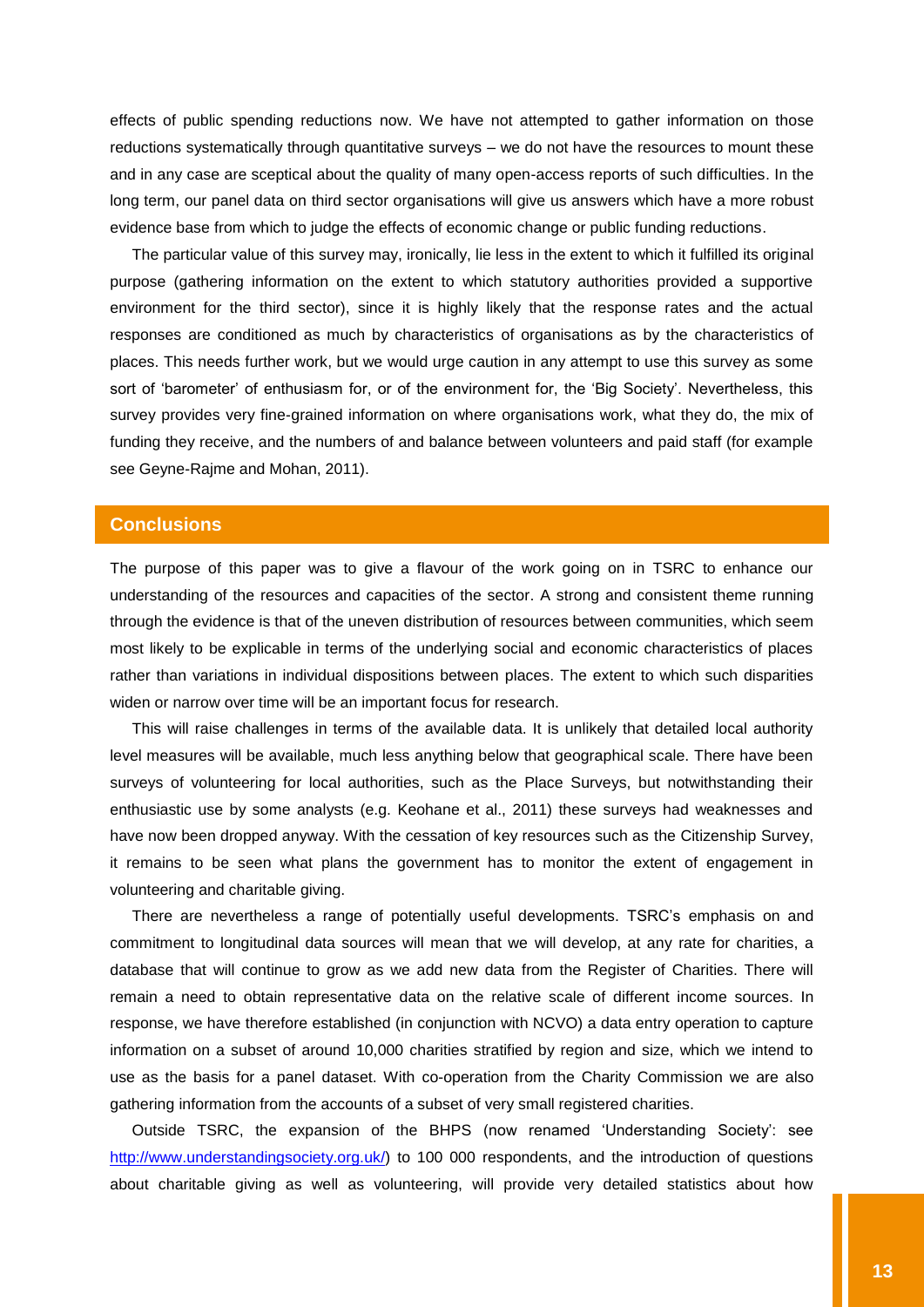individuals combine their pro-social behaviours with other elements of participation as well as with paid work and unpaid care. Open data initiatives should increase the range of potential sources available to us, though as commentators with a longer track record in this field have pointed out, the classification of what constitutes a voluntary or third sector organisation by central government departments can be inconsistent, so the use of government databases to analyse flows of public funding to those organisations may not be without challenges.<sup>5</sup> Technical change, such as the use of Web crawling and 'data scraping' techniques to gather information from third sector organisations reports and accounts, will also be of value and we will report separately on progress with the development of our databases. Other possibilities may open up through the use of routinely-gathered datasets and the ESRC has set up the Administrative Data Liaison Service (ADLS) (see [www.adls.ac.uk\)](http://www.adls.ac.uk/) to facilitate efforts in this direction. Simultaneously TSRC is also taking forward its longitudinal qualitative work on a panel of organisations, investigating transitions over time and responses to the current difficult circumstances. In view of this, we feel confident that tracking variations in the distribution, resources and capacities of third sector organisations will form an important element of TSRC"s work programme.

## <span id="page-14-0"></span>**Endnotes**

 $\overline{a}$ 

<sup>&</sup>lt;sup>1</sup> See forthcoming reports on the Northern Rock Foundation's Third Sector Trends project, available from [http://www.nr-foundation.org.uk/thirdsectortrends/tt\\_reports.html](http://www.nr-foundation.org.uk/thirdsectortrends/tt_reports.html)

<sup>&</sup>lt;sup>2</sup> See<http://www.tsrc.ac.uk/Research/BelowtheRadarBtR/Micromapping/tabid/563/Default.aspx> for more information on our work on micro-mapping.

 $3$  This draws on the work of Vicki Bolton, PhD student, and more information on this topic is available from her blog at<http://www.confoundingfactor.org/archives/145>

<sup>4</sup> Contact TSRC directly for further information on this work.

<sup>&</sup>lt;sup>5</sup> See discussion between David Kane and Ian Mocroft at [http://www.ncvo-vol.org.uk/networking](http://www.ncvo-vol.org.uk/networking-discussions/blogs/116/11/05/13/what-does-central-government-think-it-spends-voluntary-sec)[discussions/blogs/116/11/05/13/what-does-central-government-think-it-spends-voluntary-sec](http://www.ncvo-vol.org.uk/networking-discussions/blogs/116/11/05/13/what-does-central-government-think-it-spends-voluntary-sec)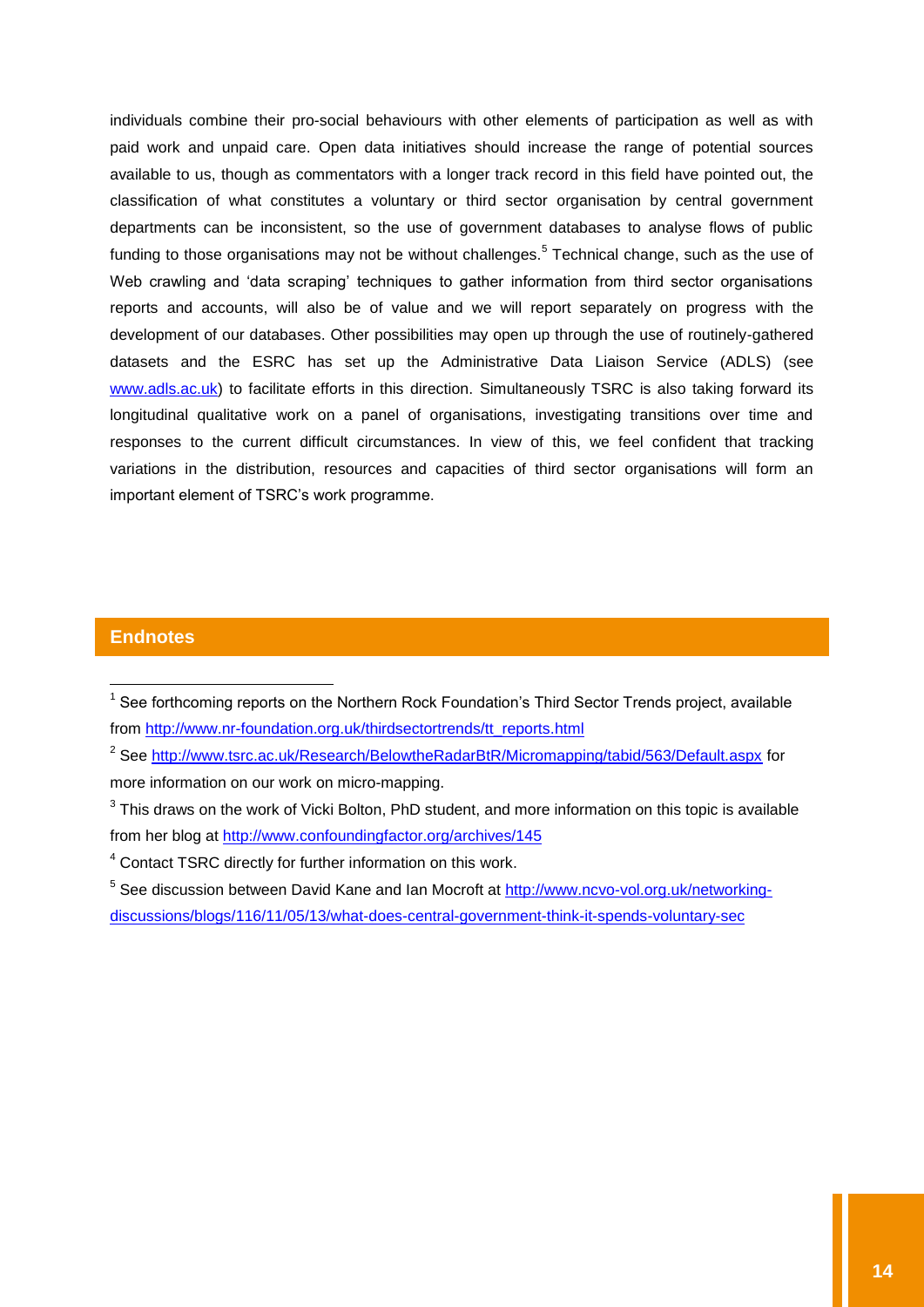#### <span id="page-15-0"></span>**Links to datasets**

More information about the key sources referred to in this paper can be found as follows:

British Household Panel Survey (now known as Understanding Society): [www.understandingsociety.org.uk](http://www.understandingsociety.org.uk/)

Citizenship Survey: [www.communities.gov.uk/communities/research/citizenshipsurvey](http://www.communities.gov.uk/communities/research/citizenshipsurvey/)

National Child Development Study: [www.cls.ioe.ac.uk/text.asp?section=000100020003](http://www.cls.ioe.ac.uk/text.asp?section=000100020003)

National Survey Of Third Sector Organisations (now renamed the National Survey Of Charities And Social Enterprises): [www.nscsesurvey.com](http://www.nscsesurvey.com/)

Place Surveys: [www.communities.gov.uk/publications/corporate/statistics/placesurvey2008](http://www.communities.gov.uk/publications/corporate/statistics/placesurvey2008) Register of charities: [www.charitycommission.gov.uk/showcharity/registerofcharities/registerhomepage.aspx](http://www.charitycommission.gov.uk/showcharity/registerofcharities/registerhomepage.aspx)

#### <span id="page-15-1"></span>**References**

- Backus, P. and Clifford, D. (2010) Trends in the concentration of income among charities, TSRC Working Paper 38.
- Cabinet Office (2011) Giving White Paper, Cm. 8084, London: HMSO; available at <http://www.cabinetoffice.gov.uk/resource-library/giving-white-paper>
- Clifford, D. (2011 forthcoming) Voluntary sector organisations working at the neighbourhood level: patterns by local area deprivation, TSRC working paper.
- Clifford, D. and Backus, P. (2010) Are big charities becoming increasingly dominant? TSRC Working Paper 39.
- Clifford, D., Geyne Rajme, F. and Mohan, J. (2010) How dependent is the third sector on public funding? TSRC Working Paper 45.
- Conservative Party (2008) A Stronger Society: Voluntary Action in the 21<sup>st</sup> Century, London: Conservative Party, available from [www.conservatives.com.](http://www.conservatives.com/)
- Geyne Rajme, F., Clifford, D. and Mohan, J. (2011 forthcoming) Classifying the third sector: issues and challenges TSRC working paper.
- Geyne-Rajme, F. and Mohan, J. (2011) Estimates of the numbers and distribution of volunteers and employees in the third sector in England using the NSTSO, paper to be presented at the 'Researching the voluntary sector' conference, London, September 2011.
- Keohane, N., Parker, S. and Ebanks, D. (2011) Realising community wealth: local government and the Big Society, London: New Local Government Network.
- MacGillivray, A., Wadhams, C., and Conaty, P. (2001) Low-flying heroes: micro-social enterprise below the radar screen, London: New Economics Foundation.
- McCulloch, A. (2011 forthcoming) Volunteering as unpaid work or unpaid help: differences in reports of voluntary activity, TSRC Working Paper.
- Mohan, J. (2011a forthcoming) The idea of a "charity desert": what can we learn from mapping the distribution of charities and charitable resources? CGAP working paper, [www.cgap.org.uk.](http://www.cgap.org.uk/)
- Mohan, J. (2011b forthcoming) Is there a British "civic core": what does survey evidence tell us about the overlaps between charitable giving, volunteering, and civic participation? TSRC working paper.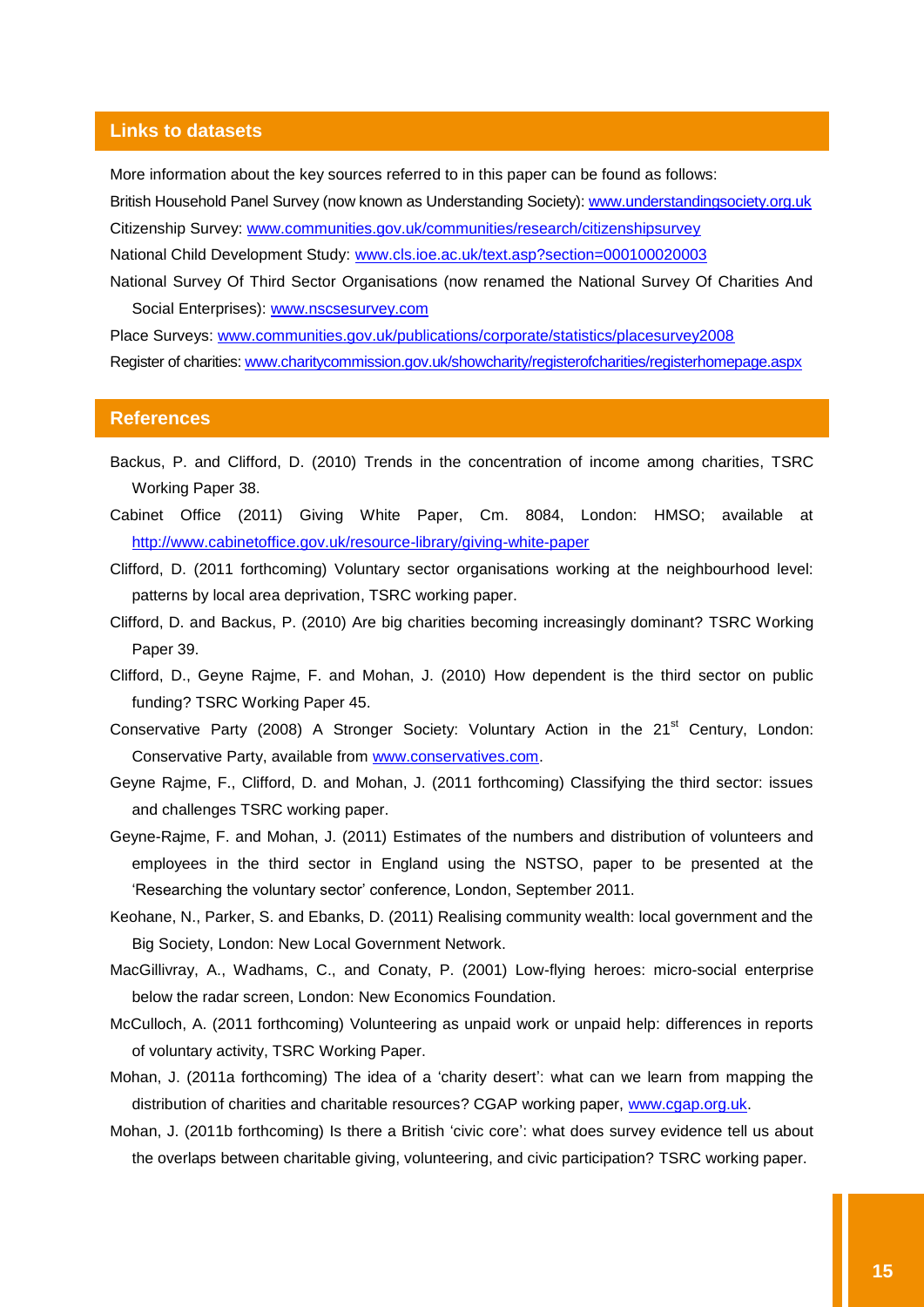- Mohan, J., Barnard, S., Branson, J., and Kane, D. (2011) Entering the lists: what can be learned from local listings of third sector organisations? Report to the Northern Rock Foundation; available from [http://www.nr-foundation.org.uk/thirdsectortrends/tt\\_reports.html](http://www.nr-foundation.org.uk/thirdsectortrends/tt_reports.html)
- Reed, P. and Selbee, K. (2001) The civic core in Canada: disproportionality in charitable giving, volunteering and civic participation, Non-profit and voluntary sector quarterly, 30, 761-780.
- Salamon, L. and Anheier, H. (1996) The emerging non-profit sector: an overview, Manchester: Manchester University Press.
- Staetsky, L. (2011) Individual voluntary participation in the UK: a review of survey information, TSRC Working Paper 6.